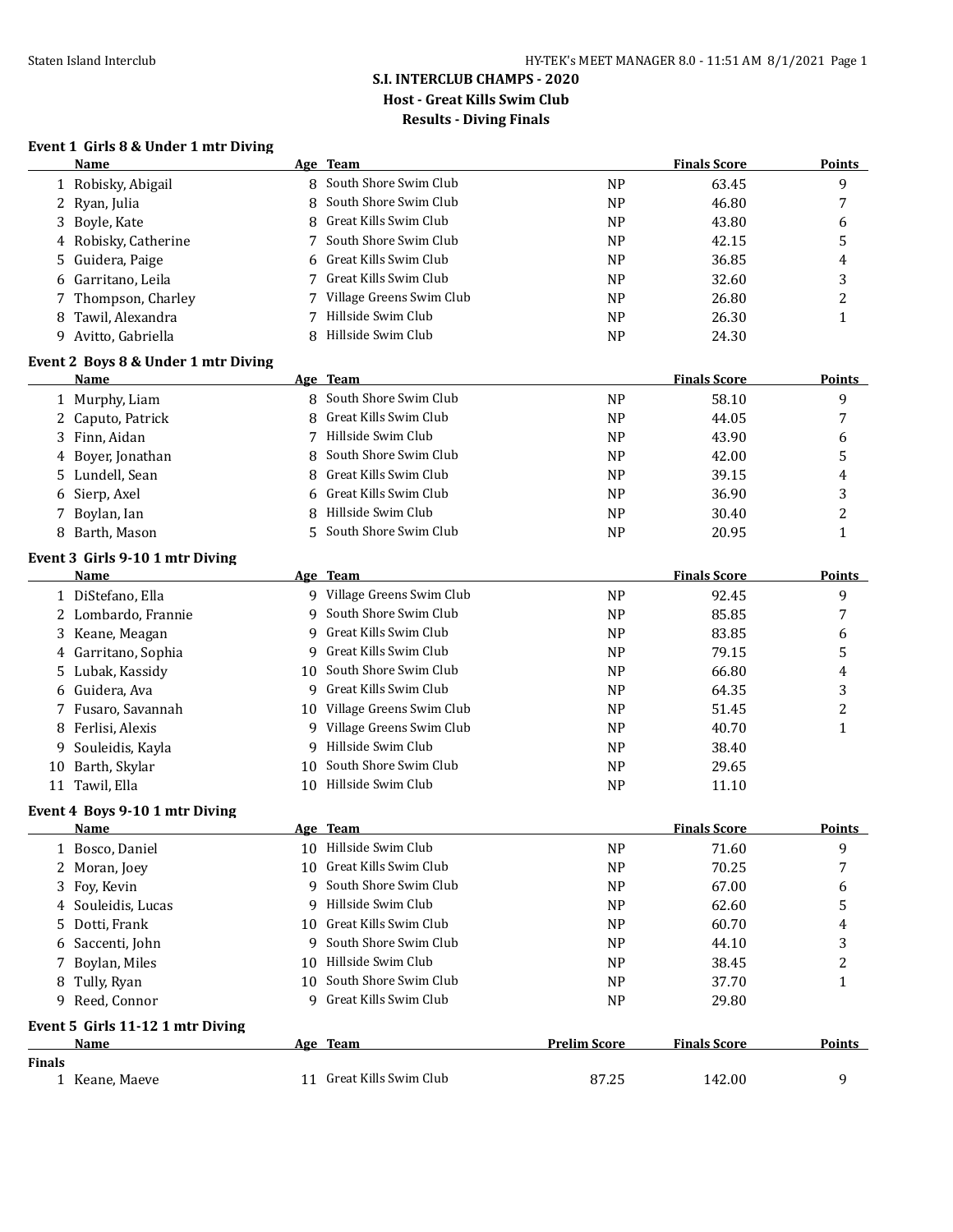### **S.I. INTERCLUB CHAMPS - 2020 Host - Great Kills Swim Club Results - Diving Finals**

#### **Finals ... (Event 5 Girls 11-12 1 mtr Diving)**

|               | <b>Name</b>                      |    | Age Team                                             | <b>Prelim Score</b> | <b>Finals Score</b> | <b>Points</b> |
|---------------|----------------------------------|----|------------------------------------------------------|---------------------|---------------------|---------------|
|               | 2 Winters, Jody                  |    | 12 Hillside Swim Club                                | 72.90               | 119.00              | 7             |
|               | 3 Lubak, Kylie                   | 12 | South Shore Swim Club                                | 77.05               | 116.05              | 6             |
|               | 4 Ebrahim, Elizabeth             | 12 | Great Kills Swim Club                                | 65.50               | 112.85              | 5             |
| 5             | Block-Sheehan, Patricia          | 11 | Great Kills Swim Club                                | 66.70               | 103.55              | 4             |
|               | 6 Walz, Abigail                  | 11 | South Shore Swim Club                                | 63.90               | 100.60              | 3             |
|               | 7 Ahlborn, Lily                  | 11 | Hillside Swim Club                                   | 60.50               | 81.00               | 2             |
| 8             | Sanguinedo, Ava                  | 9  | South Shore Swim Club                                | 44.00               | 66.95               | 1             |
|               | 9 Gabbidon, Demi                 |    | 11 Village Greens Swim Club                          | 47.60               | 65.70               |               |
|               | 10 Rogan, Alyssa                 |    | 9 Village Greens Swim Club                           | 47.50               | 59.10               |               |
|               | Event 6 Boys 11-12 1 mtr Diving  |    |                                                      |                     |                     |               |
|               | Name                             |    | Age Team                                             | <b>Prelim Score</b> | <b>Finals Score</b> | Points        |
| Finals        |                                  |    |                                                      |                     |                     |               |
|               | 1 Garritano, Thomas              |    | 11 Great Kills Swim Club                             | 82.75               | 136.10              | 9             |
|               | 2 Stassi, Justin                 |    | 12 South Shore Swim Club                             | 65.80               | 116.45              | 7             |
| 3             | Boyle, Jack                      |    | 11 Great Kills Swim Club                             | 72.60               | 112.25              | 6             |
|               | 4 Surace, Frank                  |    | 11 Great Kills Swim Club                             | 60.50               | 111.20              | 5             |
| 5             | Walz, Jonathan                   |    | 12 South Shore Swim Club                             | 61.45               | 100.95              | 4             |
|               | 6 Lauro, Steven                  |    | 11 South Shore Swim Club                             | 61.40               | 88.50               | 3             |
|               | 7 Finn, Connor                   |    | 11 Hillside Swim Club                                | 50.95               | 80.80               | 2             |
| 8             | Souleidis, Elias                 |    | 11 Hillside Swim Club                                | 52.10               | 78.00               | 1             |
| 9             | Karov, Eli                       |    | 12 Village Greens Swim Club                          | 54.05               | 72.30               |               |
|               | 10 VanderNeut, Matt              |    | 11 Hillside Swim Club                                | 31.00               | 50.20               |               |
|               | Event 7 Girls 13-14 1 mtr Diving |    |                                                      |                     |                     |               |
|               | Name                             |    | Age Team                                             | <b>Prelim Score</b> | <b>Finals Score</b> | <b>Points</b> |
| Finals        |                                  |    | 13 Great Kills Swim Club                             |                     |                     |               |
|               | 1 Medina, Cynthia                |    | Great Kills Swim Club                                | 103.20              | 195.05              | 9             |
|               | 2 Caputo, Fiona                  | 13 |                                                      | 83.65               | 165.15              | 7             |
|               | 3 Walz, Samantha                 |    | 14 South Shore Swim Club<br>14 Great Kills Swim Club | 82.50               | 163.35              | 6             |
| 4             | Keating, Colleen                 |    |                                                      | 82.95               | 153.55              | 5             |
| 5             | Bosco, Lily                      |    | 13 Hillside Swim Club                                | 76.05               | 137.25              | 4             |
| 6             | Malloy, Alyssa                   | 13 | South Shore Swim Club                                | 62.35               | 136.15              | 3             |
| 7             | Mulvey, Casey                    |    | 14 Hillside Swim Club                                | 51.40               | 72.80               | 2             |
|               | 8 Rogan, Audrey                  |    | 11 Village Greens Swim Club                          | 28.30               | 59.35               | 1             |
|               | Event 8 Boys 13-14 1 mtr Diving  |    |                                                      |                     |                     |               |
|               | <b>Name</b>                      |    | Age Team                                             | <b>Prelim Score</b> | <b>Finals Score</b> | <b>Points</b> |
| <b>Finals</b> |                                  |    | 14 South Shore Swim Club                             |                     |                     |               |
|               | 1 Graham, Nicholas               |    |                                                      | 114.70              | 240.95              | 9             |
| 2             | Stassi, James                    | 14 | South Shore Swim Club                                | 78.70               | 161.60              | 7             |
| 3             | Hunt, Quinn                      | 11 | Great Kills Swim Club                                | 60.50               | 110.65              | 6             |
| 4             | Tuminello, Nicholas              | 12 | South Shore Swim Club                                | 47.95               | 102.75              | 5             |
| 5             | Restivo, Jake                    | 14 | Great Kills Swim Club                                | 44.80               | 95.30               | 4             |
|               | 6 Reed, Jack                     | 13 | Great Kills Swim Club                                | 60.65               | 89.00               | 3             |
|               | 7 Avitto, Freddie                | 12 | Hillside Swim Club                                   | 34.70               | 80.50               | 2             |
|               | 8 Avitto, Michael                |    | 10 Hillside Swim Club                                | 38.65               | 58.45               | 1             |
|               | Event 9 Girls 15-18 1 mtr Diving |    |                                                      |                     |                     |               |
|               | <b>Name</b>                      |    | Age Team                                             | <b>Prelim Score</b> | <b>Finals Score</b> | Points        |
| Finals        |                                  |    |                                                      |                     |                     |               |
|               | 1 DiStefano, Sara                |    | 17 Village Greens Swim Club                          | 102.30              | 201.35              | 9             |